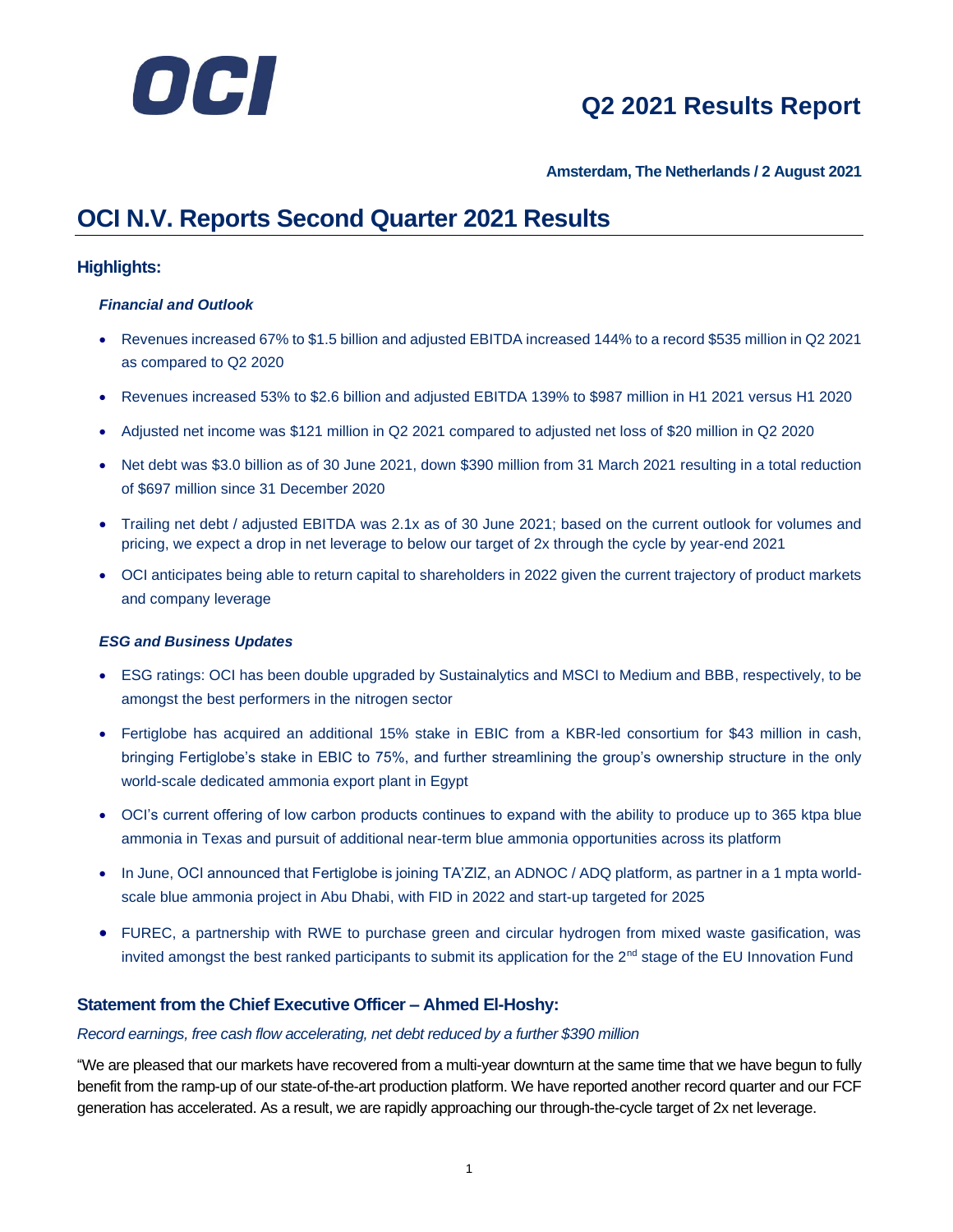

During the quarter we continued to benefit from our diversified stream of global revenues and our competitive position on the global cost curve, with around half of our total global gas requirement at fixed gas prices. We achieved particularly strong performance improvements at Fertiglobe with a significantly strengthened competitive position, and the methanol group driven by good onstream performance, volume growth of almost 70% YoY in Q2, strong pricing support and access to key European and US markets.

The outlook for OCI and our nitrogen and methanol end markets remains robust for the remainder of this year and beyond, supported by strong underlying demand for nitrogen fertilizers driven by healthy farm economics, and a continued recovery in our industrial markets for ammonia, methanol, melamine and DEF.

We continue to see strong demand for a wide range of downstream products used across various end markets including construction, automotive and textiles. Furthermore, the recovery in transportation applications increasingly bolsters demand for our products, keeping market conditions tight.

Shorter term, we have good visibility into Q3 with a healthy order book across our core markets and are benefiting from further increases in selling prices in Q3 compared to both Q2 2021 and Q3 2020.

#### *Nitrogen markets have reached an inflection point*

Nitrogen markets reached an inflection point this year following a five-year downturn, with sustainably higher prices compared to 2020, reflecting healthy farm economics, strong demand and limited new supply. Looking at the remainder of 2021 and 2022, nitrogen fundamentals and farm economics remain healthy, with positive prospects in all major agricultural markets and we expect to remain in a demand-driven pricing environment.

Summer seasonal weakness, which was pronounced in the past five years, has been muted in 2021, with support from very low global inventories for our products across the value chain, robust fertilizer demand, and a strong rebound in industrial demand. UAN summer fill, one of the indicators of the health of the nitrogen markets at this time of the year, was \$285/st in mid-July, more than double that of last year, with purchasing incentivised by high grain prices and strong grower economics. Prices have continued to increase strongly since fill was announced several weeks ago.

A rally in crop prices has been a key driver of strong agricultural demand, which is expected to remain supported at least until the end of 2022 by continued high Chinese corn imports, a tightening of the global stocks-to-use ratio and lower corn exports from Brazil due to weather issues together with higher domestic demand for feed and ethanol use. Corn futures are \$5-6/bushel and the soy-to-corn ratio favours corn, supporting increased plantings in major corn exporting regions.

The resulting healthy farm economics coincide with a slowdown in new plants commissioning compared to the past five years. In addition, delays in commissioning of these new projects are highly likely as the pandemic has impacted construction globally, and utilization rates are expected to be slow to ramp up. At the same time, urea exports from China are declining, with exports in 2021 expected to be lower than the 5.5 Mt in 2020. Robust agricultural market fundamentals and a strong rebound in industrial end-uses have driven Chinese urea consumption to five-year highs combined with increasing permanent closures of coal-based plants due to stricter environmental regulations.

Globally, higher marginal costs are also providing support to markets, with feedstock prices resetting at higher levels from the low levels in 2020. Low gas storage levels in Europe and higher Asian demand for gas is maintaining high gas prices with TTF futures pointing to c.\$14/MMBtu, raising the cost floor, lowering utilisation rates for marginal producers, and providing support for selling prices over the medium-term.

#### *Global recovery to drive significant demand for our industrial products*

We are also pleased to see continued improvement in our industrial businesses. Ammonia markets have been buoyed by a structural tightening in the past few months following a rebound in industrial demand, a significant slowdown in capacity additions and lower production from marginal producers in Trinidad and Europe. Merchant ammonia availability is expected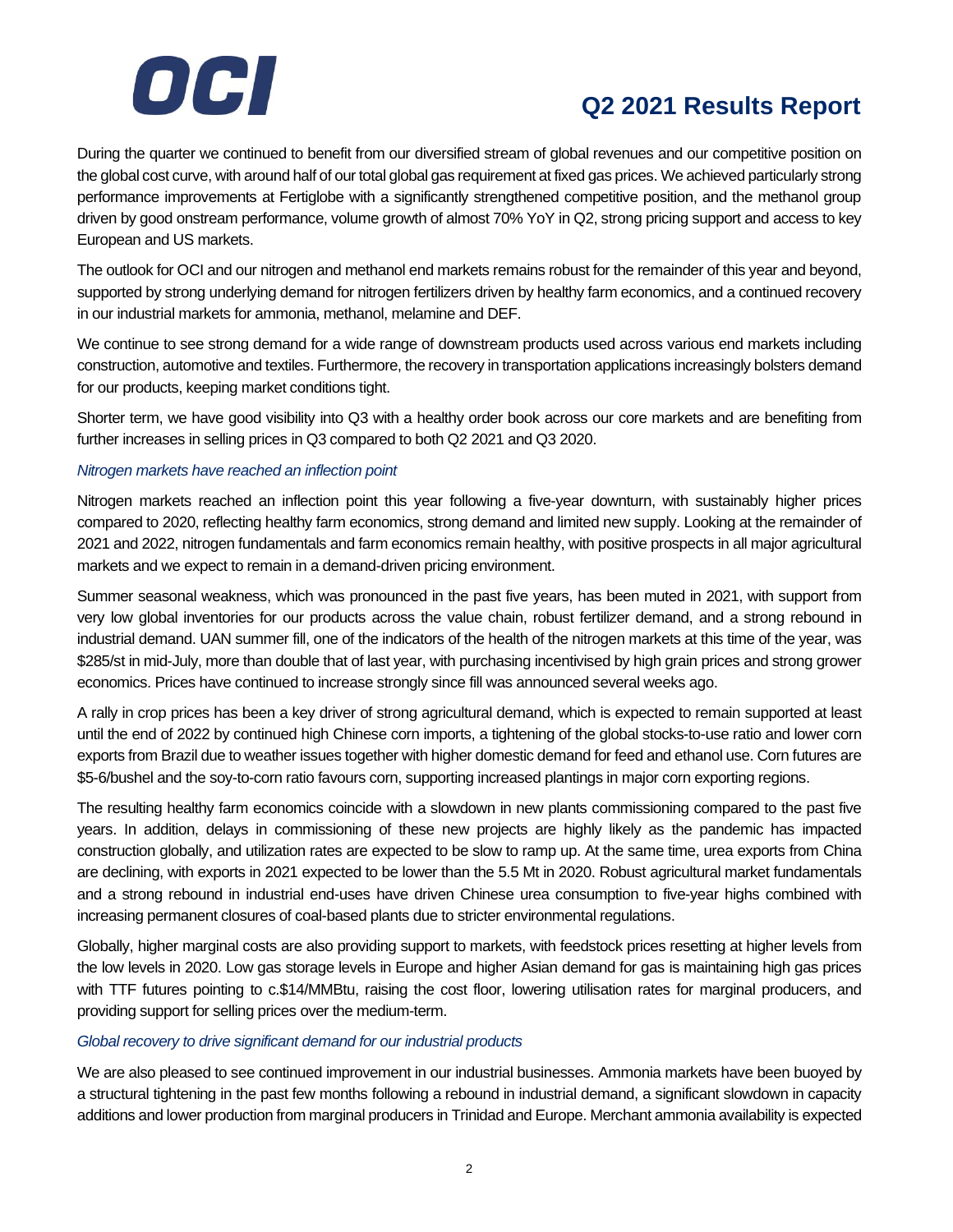

to decline, with negligible net additions between 2021 to 2024, whereas merchant demand is expected to grow by more than 5 million metric tons over that same period.

Melamine markets have continued to tighten driven by a rebound in demand from home renovation and construction markets in Europe and the US. Quarterly contract prices increased 23% in Q2 and another 18% in Q3 2021. This has strengthened our global market-leading position and is driving an expected healthy improvement in financial performance for this business in 2021.

OCI's DEF sales in the US recorded another strong quarter with truck sales up sharply and freight activity broadly recovered to 2019 levels, which, combined with the higher urea sales prices, supports an improving trend for the balance of 2021 and 2022.

Methanol market fundamentals remain positive. US spot prices have been supported by delayed supply additions and unplanned outages. This has supported contract prices in the US with strong demand set to continue, as operating rates for major derivatives segments (both traditional and fuels) are reported to be near maximum rates and provides good visibility on our sales and prices in Q3.

Globally, methanol inventories are low, demand continues to recover robustly, planned and unplanned outages are reducing supply, and new supply has been delayed and is slow to ramp up. We expect demand from Methanol-to Olefins (MTO) plants in China to remain stable through Q3 stemming from higher energy and olefins prices. In the long term, supply and demand fundamentals are tightening with demand growth expected to exceed capacity growth.

#### *Lower interest costs*

We continue to significantly benefit from our recent refinancing activities with a reduction in recurring interest expense excluding debt restructuring costs of \$29 million in H1 2021 versus H1 2020. The capital structure optimisation activities this year will provide further benefits in recurring interest expense and weighted average cost of debt in H2 2021. In addition, the strong deleveraging achieved in H1 2021 will deliver a 200bps reduction in the margin of our revolving credit facility from Q3 onwards from 3.5% to 1.5%.

#### *ESG – decarbonization initiatives continue*

We continue to prioritize high impact initiatives that achieve value enhancing results in a short time, and projects where we reduce carbon intensity of the value chain through long-term strategic partnerships, whilst maintaining a disciplined capital allocation policy. With our current offerings of up to 365 ktpa blue ammonia at OCI Beaumont in Texas and sustainable ammonia at OCI Nitrogen in the Netherlands we already have the ability to materially reduce the carbon intensity of our downstream customers along the value chain and across a wide range of industries spanning food, feedstock, and fuel.

We continue to evaluate blue and green projects across our platform which fit well in our strategy to decarbonize our global and regional platforms and grow our low carbon and clean fuels product offering.

Ammonia is a versatile and clean hydrogen carrier, with many applications across numerous sectors. These initiatives therefore create growth opportunities that will strengthen our market-leading position and help us capitalize on the huge potential that we expect ammonia to offer as part of the accelerated global shift to clean energy and as an enabler for the hydrogen economy.

As an early mover, Fertiglobe is uniquely placed to capitalize on low carbon ammonia opportunities, as it leverages its existing sizeable ammonia business and distribution and trading infrastructure, as well as its strategic location with ample access to low cost solar and wind resources and access to Europe and the Far East.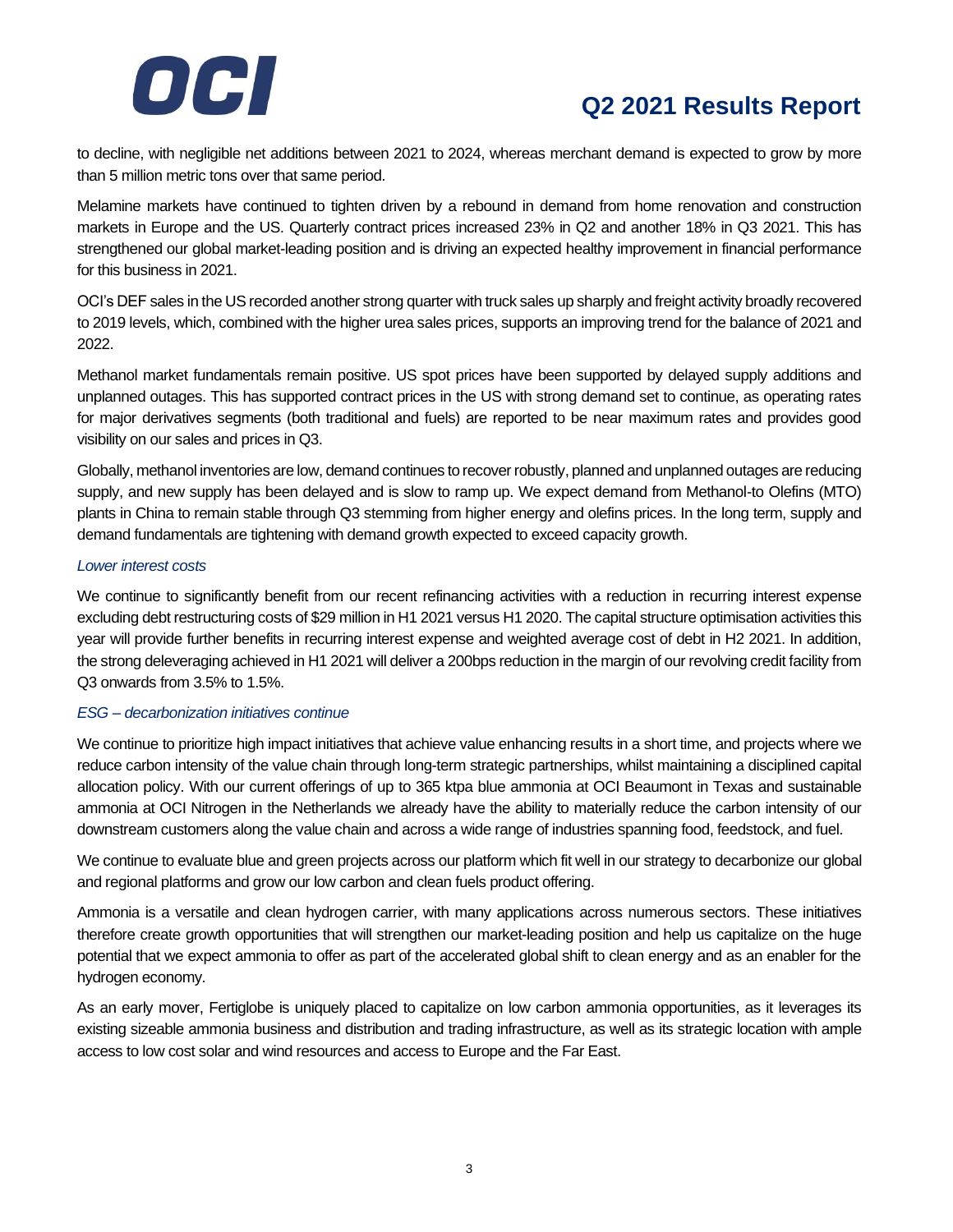

- OCI and Fertiglobe are pursuing several initiatives to scale up blue ammonia production capabilities and have a pilot project in concept phase to produce green ammonia at EBIC in Egypt using attractively priced wind/solar energy
- This follows closely the recent announcement that Fertiglobe will join TA'ZIZ as partner in a new 1 million metric tons per annum blue ammonia project in Abu Dhabi, the first world-scale blue ammonia facility in the MENA region. The TA'ZIZ project leverages OCI's and Fertiglobe's world leading ammonia capabilities and builds on ADNOC's low carbon fuels leadership and extensive experience in carbon capture and storage. The project benefits from its location in the purpose-built TA'ZIZ Industrial Chemicals Zone, adjacent to the Ruwais Industrial Complex which will supply the project with attractive hydrogen and nitrogen feedstocks. Final Investment Decision is expected in 2022, and start-up is targeted for 2025."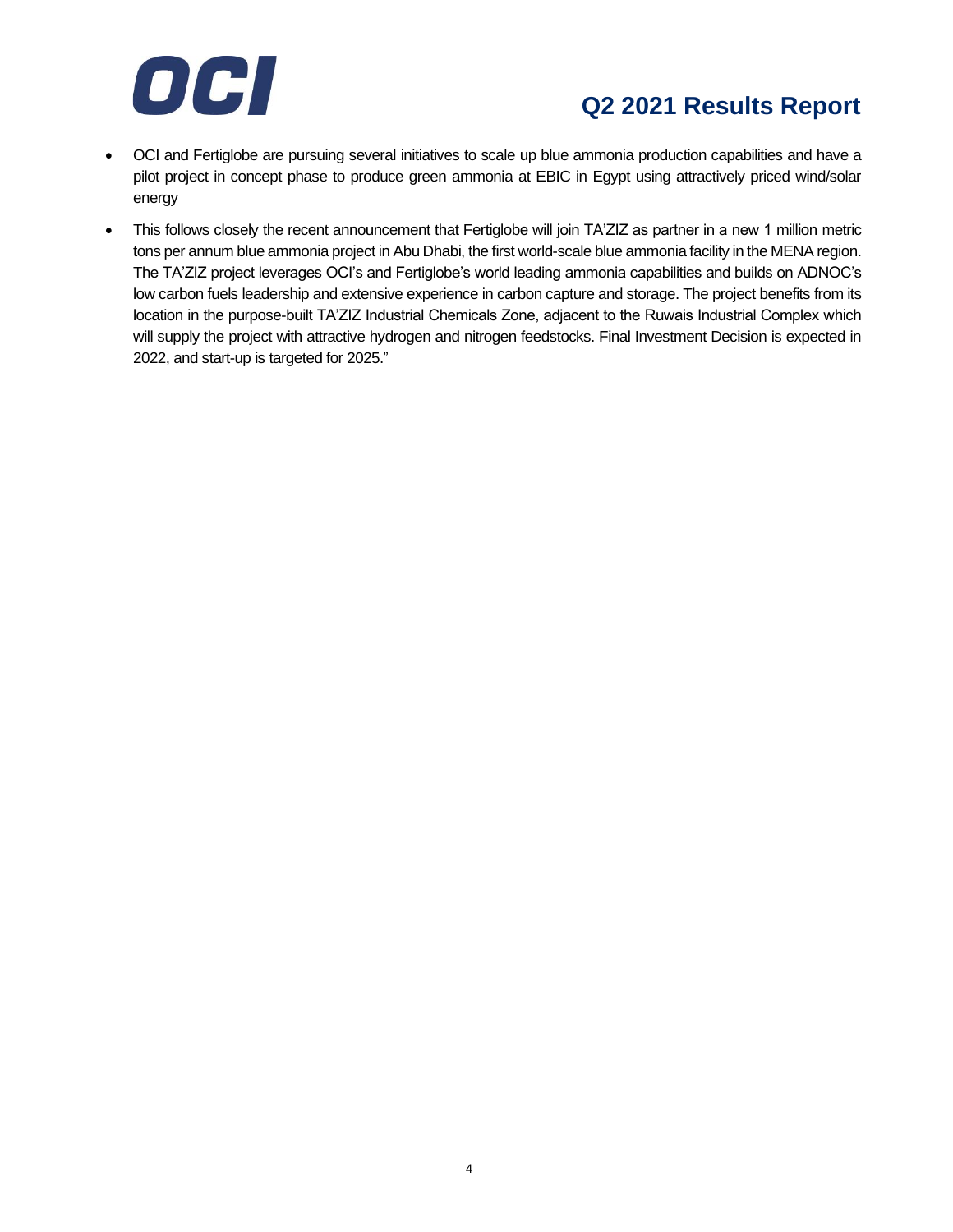

## **Consolidated Financial Results at a Glance<sup>1</sup>**

#### **Financial Highlights (\$ million unless otherwise stated)**

| \$ million unless otherwise stated                             | Q2 2021    | Q2 2020   | $%$ $\triangle$ | H1 2021 | H1 2020 | $%$ $\triangle$ |
|----------------------------------------------------------------|------------|-----------|-----------------|---------|---------|-----------------|
| Revenue                                                        | 1,462.9    | 875.4     | 67%             | 2,582.5 | 1,686.5 | 53%             |
| <b>Gross Profit</b>                                            | 404.6      | 126.7     | 219%            | 745.0   | 204.0   | 265%            |
| Gross profit margin                                            | 27.7%      | 14.5%     |                 | 28.8%   | 12.1%   |                 |
| <b>Adjusted EBITDA<sup>2</sup></b>                             | 535.4      | 219.5     | 144%            | 987.2   | 412.5   | 139%            |
| <b>EBITDA</b>                                                  | 502.7      | 221.4     | 127%            | 933.5   | 397.5   | 135%            |
| <b>EBITDA</b> margin                                           | 34.4%      | 25.3%     |                 | 36.1%   | 23.6%   |                 |
| Adjusted net income (loss) attributable to<br>shareholders $2$ | 121.1      | (19.9)    | nm              | 215.5   | (101.9) | nm              |
| Reported net income (loss) attributable to shareholders        | 146.3      | (2.4)     | nm              | 244.9   | (83.8)  | nm              |
|                                                                |            |           |                 |         |         |                 |
| Earnings / (loss) per share (\$)                               |            |           |                 |         |         |                 |
| Basic earnings per share                                       | 0.697      | (0.011)   | nm              | 1.167   | (0.400) | nm              |
| Diluted earnings per share                                     | 0.693      | (0.011)   | nm              | 1.160   | (0.400) | nm              |
|                                                                |            |           |                 |         |         |                 |
|                                                                | 30-June-21 | 31-Dec-20 | $%$ $\triangle$ |         |         |                 |
| <b>Total Assets</b>                                            | 9,168.6    | 9,097.0   | 1%              |         |         |                 |
| Gross Interest-Bearing Debt                                    | 4,020.8    | 4,416.6   | (9%)            |         |         |                 |
| Net Debt                                                       | 3,033.6    | 3,730.3   | (19%)           |         |         |                 |
|                                                                |            |           |                 |         |         |                 |
|                                                                | Q2 2021    | Q2 2020   | $%$ $\triangle$ | H1 2021 | H1 2020 | $%$ $\triangle$ |
| Free cash flow <sup>2, 3</sup>                                 | 397.7      | 175.8     | 126%            | 723.3   | 81.5    | 787%            |
| Capital expenditure                                            | 30.7       | 68.1      | (55%)           | 87.6    | 163.8   | (47%)           |
| Of which: Maintenance Capital Expenditure                      | 29.5       | 51.9      | (43%)           | 85.4    | 142.6   | (40%)           |
|                                                                |            |           |                 |         |         |                 |
| Sales volumes ('000 metric tons)                               |            |           |                 |         |         |                 |
| OCI Product Sold <sup>4</sup>                                  | 3,231.3    | 3,264.7   | (1%)            | 6,221.9 | 6,002.6 | 4%              |

*1) Unaudited*

*2) OCI presents certain financial measures when discussing OCI's performance, that are not measures of financial performance under IFRS. These non-IFRS measures of financial performance (also known as non-GAAP or alternative performance measures) are presented because management considers them important supplemental measures of OCI's performance and believes that similar measures are widely used in the industry in which OCI operates.*

**Total Product Volumes** 4,034.3 3,948.0 *2%* 7,557.1 7,238.2 4%

*3) Free cash flow is an APM that is calculated as cash from operations less maintenance capital expenditures less distributions to non-controlling interests plus dividends from equity accounted investees, and before growth capital expenditures and lease payments.*

*4) Fully consolidated, not adjusted for OCI ownership stake in plants, except OCI's 50% share of Natgasoline volumes.*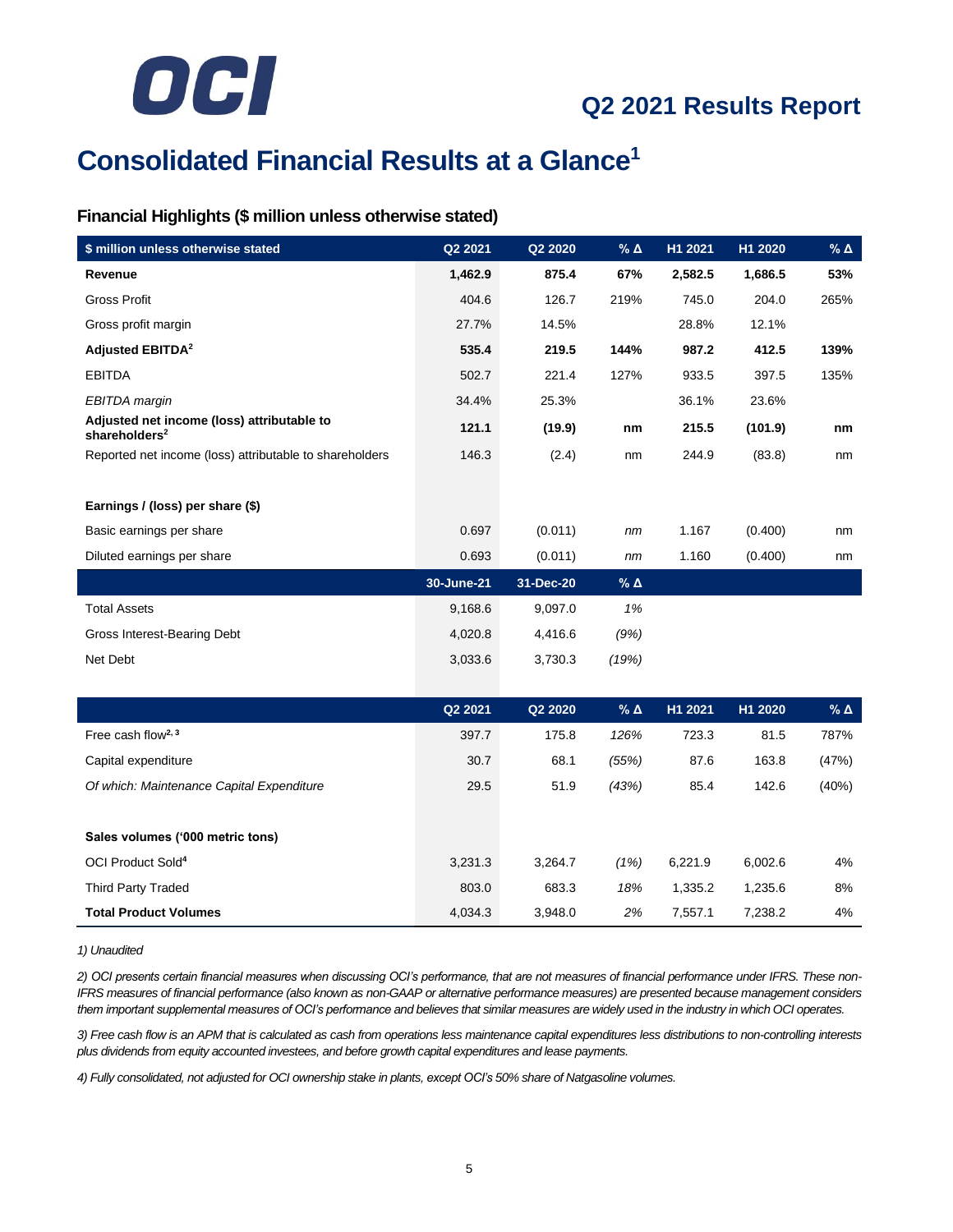

## **Operational Highlights**

#### **Highlights**

- 12-month rolling recordable incident rate to 30 June 2021 0.31 incidents per 200,000 manhours
- Own product sales volumes were relatively flat at 3.2 million metric tons during Q2 2021:
	- *Total own-produced nitrogen product volumes were down 9%, due to phasing of sales between quarters, in particular for CAN, as well as turnarounds at EFC in Egypt, offsetting strong growth in ammonia, melamine and DEF*
	- *Fertiglobe total own-produced volumes increased 6%, driven by a strong increase in ammonia volumes*
	- *Total own-produced methanol sales volumes increased 69% due to a significant step-up in production*
- Selling prices improved significantly year-on-year for all our products
- In Europe, significantly higher gas prices in Q2 2021 versus Q2 2020 resulted in a negative impact of c.\$108 million
- In the US higher gas prices in Q2 2021 compared to a year ago resulted in a negative impact of around \$15 million

#### **Product Sales Volumes ('000 metric tons)**

| '000 metric tons                                | Q2 2021 | Q2 2020 | $%$ $\triangle$ | H1 2021 | H1 2020 | $%$ $\triangle$ |
|-------------------------------------------------|---------|---------|-----------------|---------|---------|-----------------|
| <b>Own Product</b>                              |         |         |                 |         |         |                 |
| Ammonia                                         | 517.9   | 346.8   | 49%             | 1,104.9 | 888.3   | 24%             |
| Urea                                            | 1,137.6 | 1,240.7 | (8%)            | 2,240.8 | 2,357.0 | (5%)            |
| Calcium Ammonium Nitrate (CAN)                  | 318.4   | 670.6   | (53%)           | 646.8   | 840.8   | (23%)           |
| Urea Ammonium Nitrate (UAN)                     | 443.9   | 496.1   | $(11\%)$        | 723.8   | 836.1   | (13%)           |
| <b>Total Fertilizer</b>                         | 2,417.8 | 2,754.2 | (12%)           | 4,716.3 | 4,922.2 | (4%)            |
| Melamine                                        | 32.8    | 29.3    | 12%             | 67.0    | 59.8    | 12%             |
| <b>DEF</b>                                      | 186.0   | 129.0   | 44%             | 336.8   | 269.4   | 25%             |
| <b>Total Nitrogen Products</b>                  | 2,636.6 | 2,912.5 | (9%)            | 5,120.1 | 5,251.4 | (3%)            |
| Method <sup>1</sup>                             | 594.7   | 352.2   | 69%             | 1,101.8 | 751.2   | 47%             |
| <b>Total Own Product Sold</b>                   | 3,231.3 | 3,264.7 | (1%)            | 6,221.9 | 6,002.6 | 4%              |
| <b>Traded Third Party</b>                       |         |         |                 |         |         |                 |
| Ammonia                                         | 80.2    | 70.3    | 14%             | 121.2   | 144.6   | (16%)           |
| Urea                                            | 501.9   | 297.8   | 69%             | 722.4   | 455.9   | 58%             |
| <b>UAN</b>                                      | 6.9     | 6.7     | 3%              | 20.5    | 12.5    | 64%             |
| Methanol                                        | 20.7    | 88.6    | (77%)           | 99.4    | 188.4   | (47%)           |
| AS                                              | 114.1   | 169.6   | (33%)           | 232.6   | 328.2   | (29%)           |
| <b>DEF</b>                                      | 79.2    | 50.3    | 57%             | 139.1   | 106.0   | 31%             |
| <b>Total Traded Third Party</b>                 | 803.0   | 683.3   | 18%             | 1,335.2 | 1,235.6 | 8%              |
| <b>Total Own Product and Traded Third Party</b> | 4,034.3 | 3,948.0 | 2%              | 7,557.1 | 7,238.2 | 4%              |

*1) Including OCI's 50% share of Natgasoline volumes*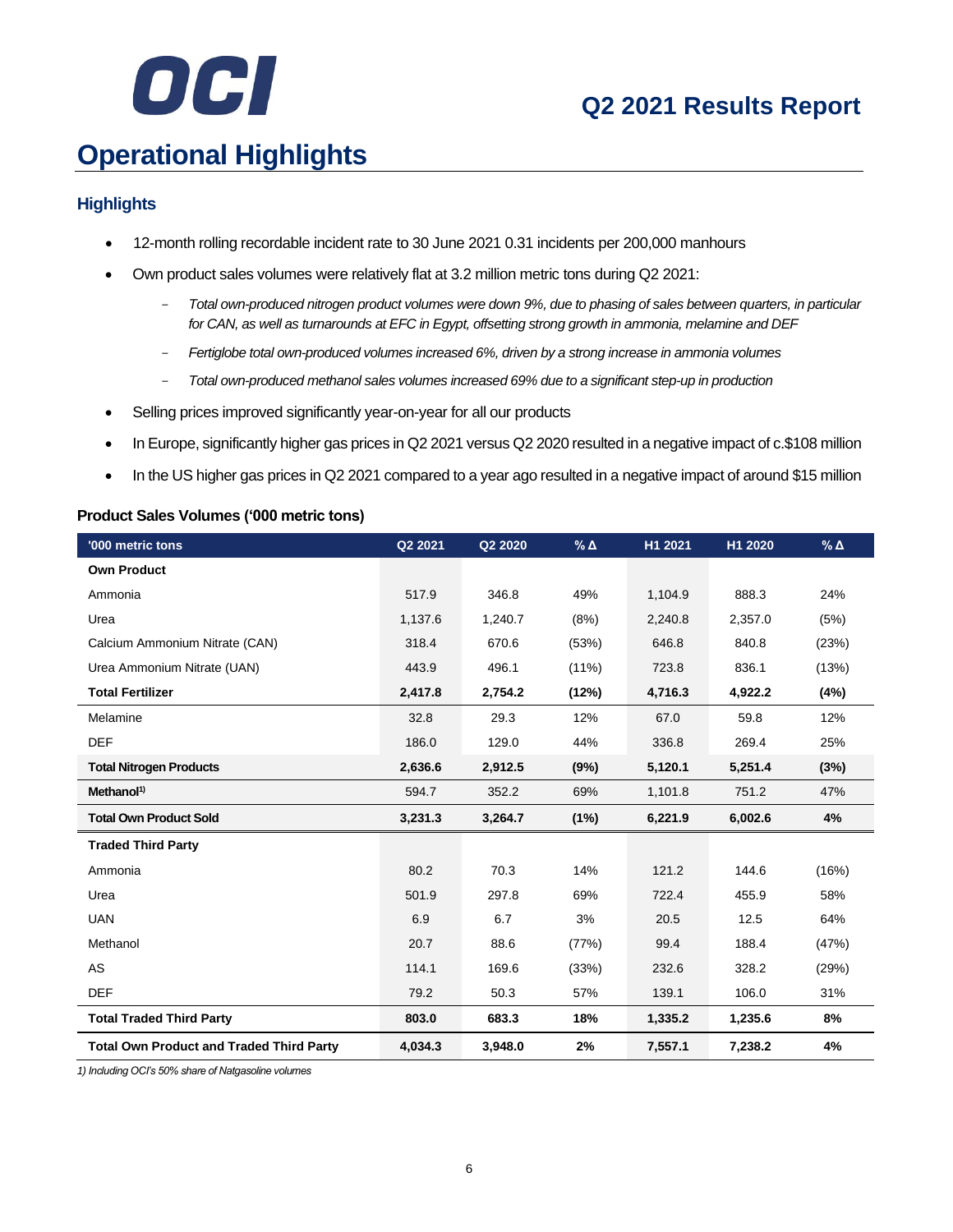

#### **Benchmark Prices**

|                  |                           |          | Q <sub>2</sub> '21 | Q2 '20 | $%$ $\triangle$ | Q1 '21 | $%$ $\triangle$ | H1 '21 | H <sub>1</sub> '20 | $%$ $\triangle$ |
|------------------|---------------------------|----------|--------------------|--------|-----------------|--------|-----------------|--------|--------------------|-----------------|
| Ammonia          | NW Europe, FOB            | \$/mt    | 527                | 250    | 111%            | 374    | 41%             | 451    | 259                | 74%             |
| Ammonia          | US Gulf Tampa contract    | \$/mt    | 545                | 231    | 136%            | 362    | 51%             | 453    | 241                | 88%             |
| Granular<br>Urea | Egypt, FOB                | \$/mt    | 390                | 226    | 73%             | 367    | 6%              | 378    | 236                | 60%             |
| <b>CAN</b>       | Germany, CIF              | €/mt     | 252                | 164    | 54%             | 228    | 11%             | 240    | 169                | 42%             |
| <b>UAN</b>       | France, FOT               | €/mt     | 239                | 150    | 59%             | 209    | 14%             | 224    | 151                | 48%             |
| <b>UAN</b>       | US Midwest, FOB           | \$/mt    | 370                | 198    | 87%             | 282    | 31%             | 325    | 190                | 71%             |
| <b>Melamine</b>  | Europe contract           | €m/t     | 1,965              | 1,393  | 41%             | 1,595  | 23%             | 1,780  | 1,399              | 27%             |
| <b>Methanol</b>  | <b>USGC Contract, FOB</b> | \$/mt    | 533                | 316    | 69%             | 492    | 8%              | 512    | 347                | 48%             |
| <b>Methanol</b>  | Rotterdam FOB Contract    | €/mt     | 418                | 255    | 64%             | 395    | 6%              | 407    | 263                | 55%             |
| Natural gas      | TTF (Europe)              | \$/mmBtu | 9.2                | 1.7    | 441%            | 6.0    | 53%             | 7.9    | 2.4                | 229%            |
| Natural gas      | Henry Hub (US)            | \$/mmBtu | 3.0                | 1.7    | 76%             | 2.7    | 11%             | 2.9    | 1.8                | 61%             |

*Source: CRU, MMSA, ICIS, Bloomberg*

#### **Operational Performance**

COVID-19 has not had a direct impact on OCI's operations, and all OCI's products have been deemed as essential to ensure uninterrupted supply of food and other essential products. Supply chains and distribution channels continue to perform resiliently.

#### *Nitrogen Segments Performance in Q2 2021*

Total own-produced nitrogen sales volumes decreased by 9% during the second quarter of 2021 compared to the same period last year, due to timing of sales between quarters, and due to turnarounds in EFC and OCI Nitrogen. However, this was more than offset by higher nitrogen pricing during the quarter. The adjusted EBITDA for the nitrogen business increased 115% from \$208 million in Q2 2020 to \$448 million in Q2 2021.

#### **Nitrogen US segment**

• The adjusted EBITDA in the Nitrogen US segment increased by 49% in Q2 2021 compared to Q2 2020. The significant increase in selling prices more than offset lower total production and sales volumes. DEF volumes recorded another quarter of growth, with higher volumes achieved compared to Q2 2020 and strong trajectory for the rest of 2021 and 2022 as freight activity indicators in the US remain bullish. The adjusted EBITDA also improved significantly compared to the first quarter of 2021 on an operating basis (despite significant gains from physical and financial gas hedges in Q1 2021).

#### **Nitrogen Europe segment**

- In the Nitrogen Europe segment, selling prices were up significantly which combined with higher ammonia and melamine volumes resulted in an increase in adjusted EBITDA YoY. This was partially offset by high natural gas prices and some downtime, lowering UAN volumes.
- CAN volumes in H1 2020 were at record highs given higher inventory build-up at the end of 2019 compared to 2020. In addition, first half sales in 2021 have been more equally split between the quarters, and some sales in Q2 2021 were pushed into July to take advantage of the higher pricing and delayed demand from grassland areas.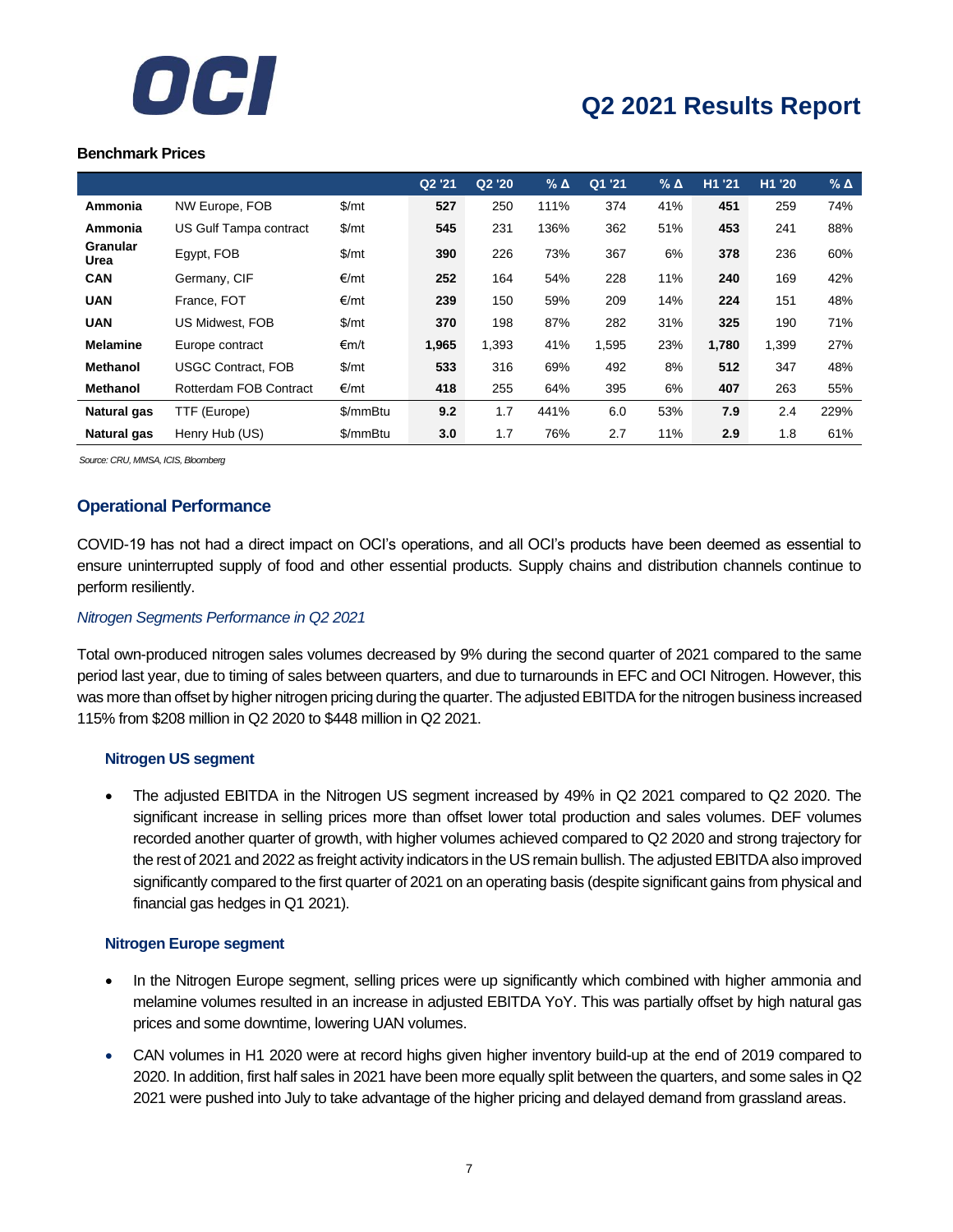

#### **Fertiglobe**

Fertiglobe, a 58%/42% OCI and Abu Dhabi National Oil Company (ADNOC) partnership, continues preparations for a potential IPO in Abu Dhabi, subject to market conditions.

#### *Recovery of nitrogen end markets beneficial to Fertiglobe*

With attractive long-term fixed gas price arrangements in place, the recovery of nitrogen end markets is benefitting Fertiglobe in particular, as its competitive position strengthens in light of higher feedstock pricing in other regions, Europe in particular.

As the largest seaborne exporter of nitrogen products globally with 6.6 mtpa sellable ammonia and urea capacity, the largest net ammonia trader in the MENA region and top 3 globally, with attractive long-term fixed gas price arrangements, and a high-quality young asset base with high gas efficiency and high reliability, it is at the low end of the global cost curve.

Fertiglobe also benefits from significant economies of scale and a global reach, which enables the company to service largesized orders and achieve preferential shipping rates and freight costs, contributing to higher netback prices. As such, the company benefits from structurally higher realised prices relative to other exporting regions due to low freight costs, duty free access to key importing markets and a direct-to-customer strategy.

The company's scale, complemented with its strong distribution capabilities and international warehouse network, including nearly 1 million tons storage capacity, offers unique market insight into global demand and price trends and therefore the ability to consistently place volumes in the highest netback markets.

As a result, Fertiglobe achieved a significant increase in its financial performance in Q2 2021:

- Fertiglobe's total own-produced volumes increased by 6% in Q2 2021 versus Q2 2020, driven by:
	- o a doubling of ammonia own-produced sales volumes from 158kt to 316kt
	- $\circ$  partially offset by a 6% drop in urea own-produced sales volumes from 1,192kt to 1,120kt
- In H1 2021, Fertiglobe's total own-produced volumes increased by 8% from 2,726kt to 2,943kt
	- o ammonia own-produced sales volumes increased 48% from 495kt to 734kt
	- o urea volumes were flat YoY (2,209kt in H1 2021 versus 2,232kt in H1 2020)
- Fertiglobe's adjusted EBITDA increased 219% compared to Q2 2020 and by 31% compared to Q1 2021. As a result, Fertiglobe's adjusted EBITDA margin expanded from 26% in Q2 2020 to 42% in Q2 2021.

#### **Fertiglobe Product Sales Volumes ('000 metric tons)**

| Sales volumes ('000 metric tons)                | 2018  | 2019  | 2020  | H1 2020 | H <sub>1</sub> 2021 |
|-------------------------------------------------|-------|-------|-------|---------|---------------------|
| <b>Own Product</b>                              |       |       |       |         |                     |
| Ammonia <sup>1)</sup>                           | 1,219 | 1,131 | 896   | 495     | 734                 |
| Urea <sup>1</sup>                               | 4,930 | 4,381 | 4,565 | 2,232   | 2,209               |
| <b>Total Own Product Sold</b>                   | 6,149 | 5,512 | 5,460 | 2,726   | 2,943               |
| <b>Traded Third-Party</b>                       |       |       |       |         |                     |
| Ammonia                                         | 215   | 80    | 130   | 51      | 64                  |
| Urea                                            | 166   | 21    | 563   | 270     | 458                 |
| <b>Total Traded Third-party Product</b>         | 381   | 101   | 693   | 322     | 522                 |
| <b>Total Own Product and Traded Third-party</b> | 6,530 | 5,613 | 6,154 | 3,048   | 3,465               |

*1) 2018 and 2019: urea includes Fertil and OCI MENA volumes; ammonia are OCI MENA volumes*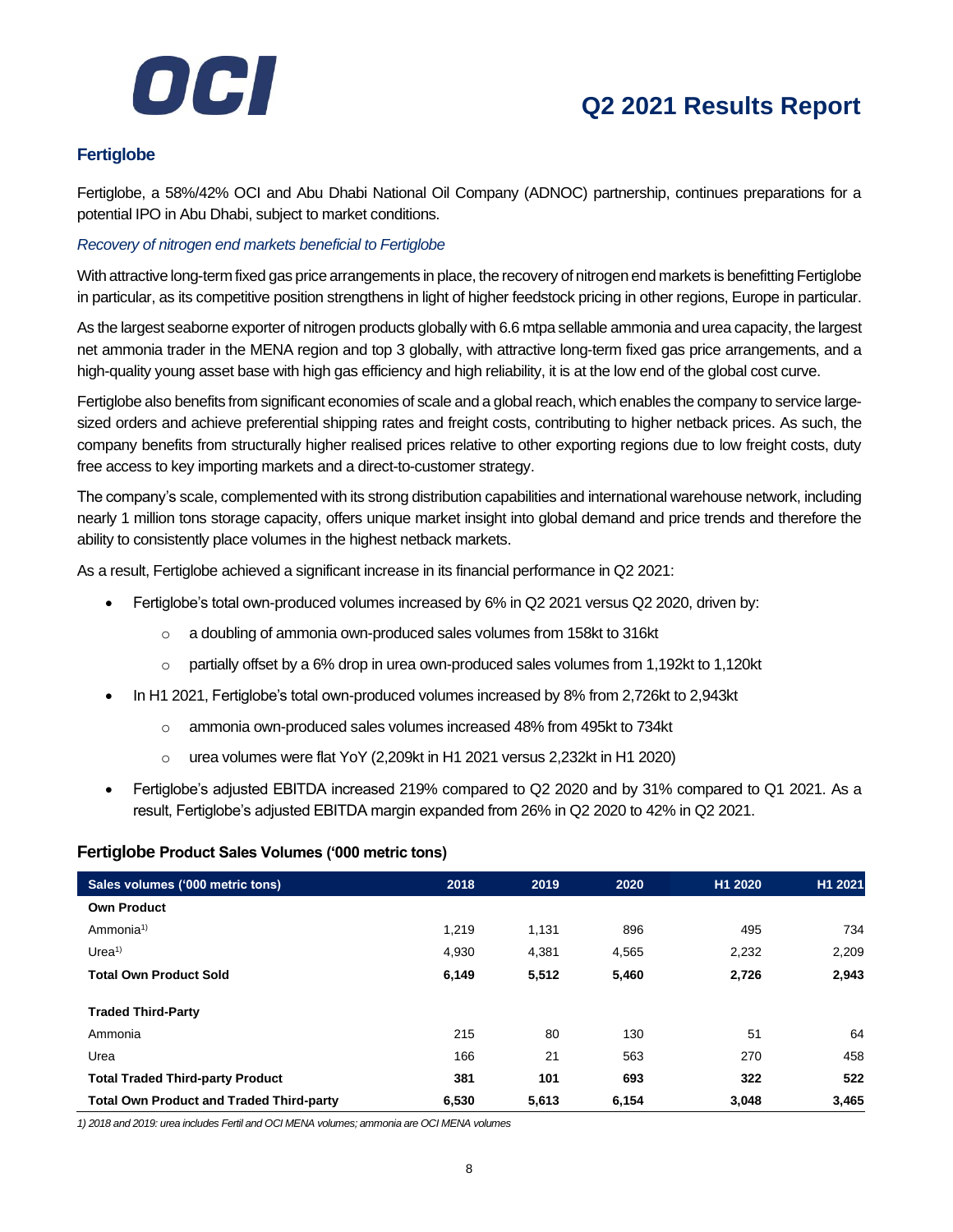

#### *Methanol Segments Performance in Q2 2021*

Own-produced methanol sales volumes increased by 69% in Q2 2021 compared to the same period last year:

- This was driven by a good onstream performance and a significant step-up in production at OCI Beaumont and Natgasoline since the unusual winter weather shutdowns in Q1
- Our methanol facility in the Netherlands continued to achieve high and steady utilization rates at both production lines in April and May resulting in a significant increase in our European methanol sales volumes, but it was decided to temporarily shut down the facility from June 2021 onwards due to the high gas price environment

The adjusted EBITDA of the methanol business was significantly higher in Q2 2021 due to the increase in volumes, higher methanol prices, offsetting higher gas prices in the Netherlands and US compared to a year ago.

The adjusted EBITDA also improved significantly compared to the first quarter of 2021 on an operating basis (excluding significant gains from physical and financial gas hedges in Q1 2021).

#### **Segment overview Q2 2021**

| \$ million              | <b>Nitrogen</b> |        |            |        | <b>Total</b>    | <b>Methanol</b> |               |        | <b>Total</b>    |        |                          |              |
|-------------------------|-----------------|--------|------------|--------|-----------------|-----------------|---------------|--------|-----------------|--------|--------------------------|--------------|
|                         | US.             | Europe | Fertiglobe | Elim.  | <b>Nitrogen</b> | <b>US</b>       | <b>Europe</b> | Elim.* | <b>Methanol</b> | Other  | Elim.                    | <b>Total</b> |
| <b>Total revenues</b>   | 237.6           | 263.8  | 716.6      | (25.4) | 1,192.6         | 205.0           | 104.3         | (3.7)  | 305.6           | 0.3    | (35.6)                   | 1,462.9      |
| <b>Gross profit</b>     | 54.2            | 42.6   | 252.6      | 0.3    | 349.7           | 88.4            | 8.6           | (38.8) | 58.2            | (3.3)  | $\overline{\phantom{0}}$ | 404.6        |
| <b>Operating profit</b> | 49.5            | 32.4   | 232.8      | 0.3    | 315.0           | 82.5            | 5.9           | (37.0) | 51.4            | (24.1) | $\overline{\phantom{a}}$ | 342.3        |
| D&A                     | (37.0)          | (24.4) | (72.5)     |        | (133.9)         | (39.1)          | (7.5)         | 21.6   | (25.0)          | (1.5)  | $\sim$                   | (160.4)      |
| <b>EBITDA</b>           | 86.5            | 56.8   | 305.3      | 0.3    | 448.9           | 121.6           | 13.4          | (58.6) | 76.4            | (22.6) | $\sim$                   | 502.7        |
| Adj. EBITDA             | 86.5            | 56.8   | 304.2      | 0.3    | 447.8           | 96.0            | 13.4          | 0.8    | 110.2           | (22.6) | $\overline{\phantom{a}}$ | 535.4        |

#### **Segment overview Q2 2020**

|                         | Nitrogen  |        |            |        |                                 | <b>Methanol</b> |        |        |                                 |        |                          |              |
|-------------------------|-----------|--------|------------|--------|---------------------------------|-----------------|--------|--------|---------------------------------|--------|--------------------------|--------------|
| \$ million              | <b>US</b> | Europe | Fertiglobe | Elim.  | <b>Total</b><br><b>Nitrogen</b> | <b>US</b>       | Europe | Elim.* | <b>Total</b><br><b>Methanol</b> | Other  | Elim.                    | <b>Total</b> |
| <b>Total revenues</b>   | 165.3     | 229.9  | 374.2      | (21.6) | 747.8                           | 97.9            | 49.0   | (9.4)  | 137.5                           | 0.5    | (10.4)                   | 875.4        |
| <b>Gross profit</b>     | 27.3      | 43.3   | 47.7       | 0.9    | 119.2                           | (3.4)           | (0.9)  | 11.1   | 6.8                             | 0.7    | $\overline{\phantom{a}}$ | 126.7        |
| <b>Operating profit</b> | 23.2      | 34.0   | 28.7       | 0.9    | 86.8                            | (7.5)           | (1.0)  | 11.9   | 3.4                             | (16.3) | $\overline{\phantom{a}}$ | 73.9         |
| D&A                     | (34.9)    | (19.6) | (66.8)     | 0.0    | (121.3)                         | (37.9)          | (6.9)  | 19.5   | (25.3)                          | (0.9)  | ۰                        | (147.5)      |
| <b>EBITDA</b>           | 58.1      | 53.6   | 95.5       | 0.9    | 208.1                           | 30.4            | 5.9    | (7.6)  | 28.7                            | (15.4) | $\blacksquare$           | 221.4        |
| Adj. EBITDA             | 58.1      | 53.6   | 95.5       | 0.9    | 208.1                           | 22.8            | 5.9    | (2.0)  | 26.7                            | (15.3) | $\blacksquare$           | 219.5        |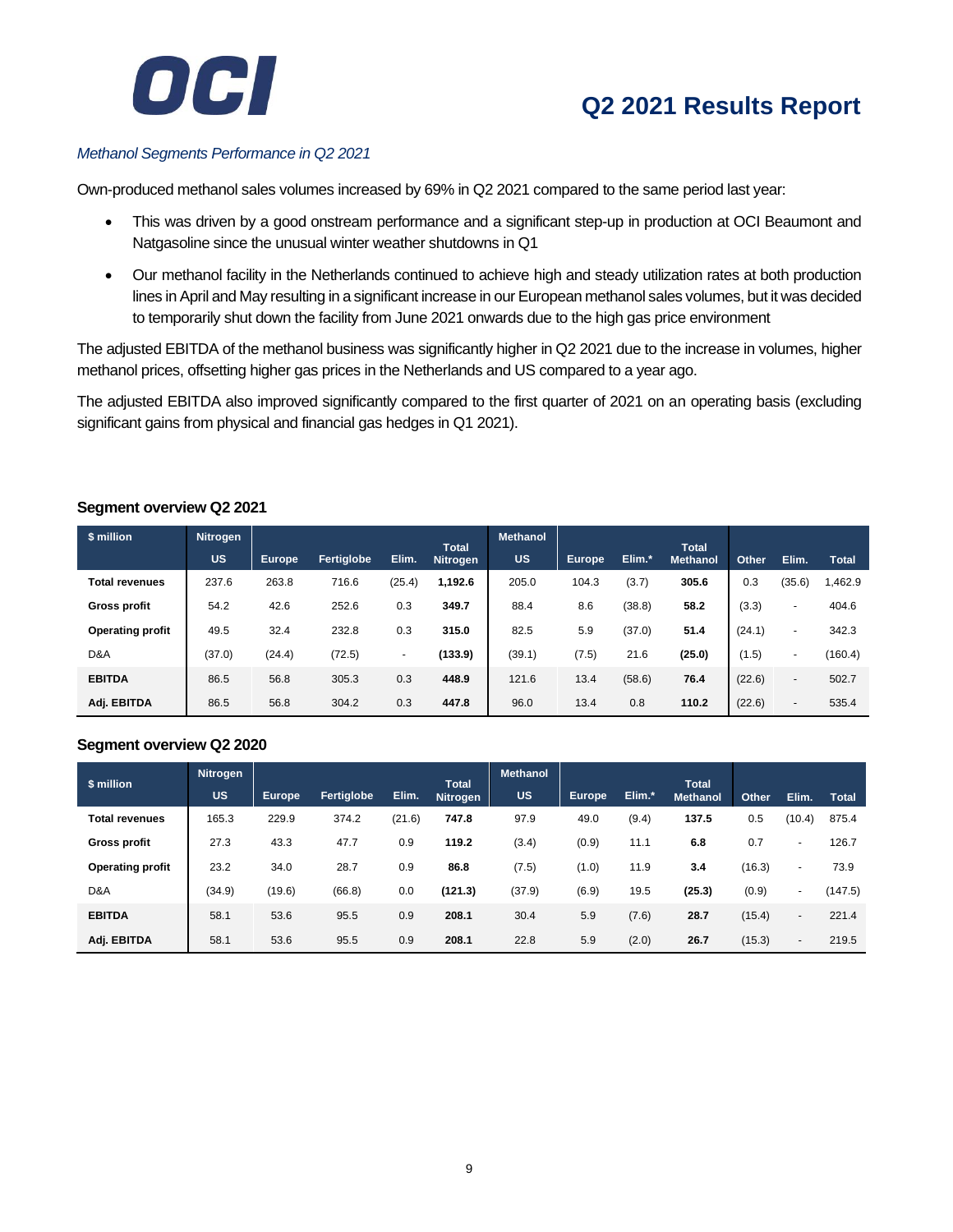

#### **Segment overview H1 2021**

|                         | <b>Nitrogen</b> |               |            |        |                                 | <b>Methanol</b> |        |        |                                 |        |                |              |
|-------------------------|-----------------|---------------|------------|--------|---------------------------------|-----------------|--------|--------|---------------------------------|--------|----------------|--------------|
| \$ million              | <b>US</b>       | <b>Europe</b> | Fertiglobe | Elim.  | <b>Total</b><br><b>Nitrogen</b> | <b>US</b>       | Europe | Elim.* | <b>Total</b><br><b>Methanol</b> | Other  | Elim.          | <b>Total</b> |
| <b>Total revenues</b>   | 341.5           | 484.0         | $0.065$ .  | (43.3) | 2.042.2                         | 351.2           | 246.7  | (10.3) | 587.6                           | 0.7    | (48.0)         | 2,582.5      |
| <b>Gross profit</b>     | 102.4           | 53.9          | 441.6      | 0.5    | 598.4                           | 172.4           | 22.2   | (46.5) | 148.1                           | (1.4)  | $\blacksquare$ | 745.0        |
| <b>Operating profit</b> | 93.4            | 34.2          | 402.2      | 0.5    | 530.3                           | 160.5           | 17.6   | (42.8) | 135.3                           | (42.7) | ٠              | 622.9        |
| D&A                     | (72.8)          | (49.0)        | (136.1)    | 0.0    | (257.9)                         | (78.2)          | (14.9) | 43.1   | (50.0)                          | (2.7)  | ۰              | (310.6)      |
| <b>EBITDA</b>           | 166.2           | 83.2          | 538.3      | 0.5    | 788.2                           | 238.7           | 32.5   | (85.9) | 185.3                           | (40.0) | ٠              | 933.5        |
| Adj. EBITDA             | 166.2           | 83.2          | 537.2      | 0.5    | 787.1                           | 205.6           | 32.5   | 2.0    | 240.1                           | (40.0) | $\blacksquare$ | 987.2        |

#### **Segment overview H1 2020**

| \$ million              | Nitrogen  |        |            |        | <b>Total</b>    | <b>Methanol</b> |        |        | <b>Total</b>    |        |                |              |
|-------------------------|-----------|--------|------------|--------|-----------------|-----------------|--------|--------|-----------------|--------|----------------|--------------|
|                         | <b>US</b> | Europe | Fertiglobe | Elim.  | <b>Nitrogen</b> | <b>US</b>       | Europe | Elim.* | <b>Methanol</b> | Other  | Elim.          | <b>Total</b> |
| <b>Total revenues</b>   | 284.0     | 392.3  | 737.5      | (33.5) | 1,380.3         | 227.9           | 130.8  | (29.7) | 329.0           | 0.7    | (23.5)         | 1,686.5      |
| Gross profit            | 37.5      | 57.8   | 110.3      | 1.9    | 207.5           | (4.6)           | (2.8)  | 4.1    | (3.3)           | (0.2)  | $\sim$         | 204.0        |
| <b>Operating profit</b> | 28.9      | 39.4   | 72.0       | 1.9    | 142.2           | (17.4)          | (4.6)  | 9.2    | (12.8)          | (21.5) | $\sim$         | 107.9        |
| D&A                     | (70.3)    | (39.5) | (133.6)    | 0.0    | (243.4)         | (70.0)          | (12.4) | 38.2   | (44.2)          | (2.0)  | $\sim$         | (289.6)      |
| <b>EBITDA</b>           | 99.2      | 78.9   | 205.6      | 1.9    | 385.6           | 52.6            | 7.8    | (29.0) | 31.4            | (19.5) | $\blacksquare$ | 397.5        |
| Adj. EBITDA             | 99.2      | 78.9   | 209.1      | 1.9    | 389.1           | 50.2            | 7.8    | (4.4)  | 53.6            | (30.2) | $\sim$         | 412.5        |

*\* Mainly related to elimination of Natgasoline, which is included in Methanol US segment*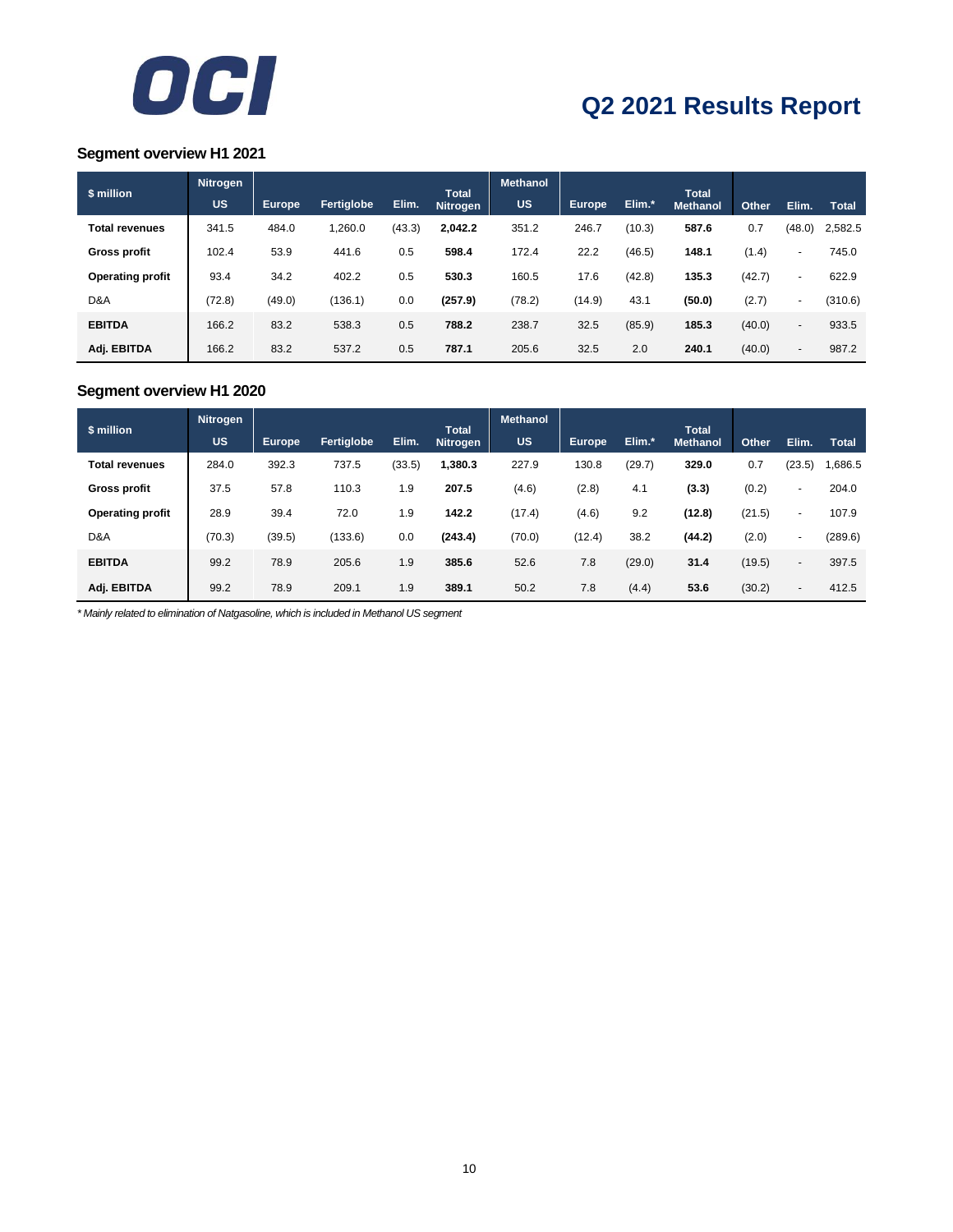# OCI **Financial Highlights**

## **Q2 2021 Results Report**

#### **Summary results**

Consolidated revenue increased by 67% to \$1,463 million in the second quarter of 2021 compared to the same quarter in 2020, driven mainly by prices for all our products.

Adjusted EBITDA increased by 144% to \$535 million in Q2 2021 compared to \$220 million in Q2 2020. The nitrogen segments benefited from significantly higher selling prices on average, offsetting lower sales volumes and higher gas prices in Europe. The methanol group's adjusted EBITDA was higher in Q2 2021 compared to Q2 2020 due to an increase in production volumes and higher methanol prices.

The adjusted net profit was \$121 million in Q2 2021 compared to an adjusted net loss of \$20 million in Q2 2020. Reported net profit (after non-controlling interest) was \$146 million in Q2 2021 compared to a net loss of \$2 million in Q2 2020.

#### **Consolidated Statement of Income\***

| \$ million                                       | Q2 2021   | Q2 2020 | H1 2021   | H1 2020   |
|--------------------------------------------------|-----------|---------|-----------|-----------|
| Net revenue                                      | 1,462.9   | 875.4   | 2,582.5   | 1,686.5   |
| Cost of Sales                                    | (1,058.3) | (748.7) | (1,837.5) | (1,482.5) |
| <b>Gross profit</b>                              | 404.6     | 126.7   | 745.0     | 204.0     |
| SG&A                                             | (62.1)    | (52.1)  | (122.7)   | (109.2)   |
| Other Income                                     | 0.2       | (0.4)   | 1.1       | 13.4      |
| Other expense                                    | (0.4)     | (0.3)   | (0.5)     | (0.3)     |
| <b>Adjusted EBITDA</b>                           | 535.4     | 219.5   | 987.2     | 412.5     |
| <b>EBITDA</b>                                    | 502.7     | 221.4   | 933.5     | 397.5     |
| Depreciation & amortization                      | (160.4)   | (147.5) | (310.6)   | (289.6)   |
| <b>Operating profit</b>                          | 342.3     | 73.9    | 622.9     | 107.9     |
| Interest income                                  | 0.7       | 1.0     | 1.5       | 2.6       |
| Interest expense                                 | (63.6)    | (68.9)  | (129.6)   | (118.3)   |
| Other finance income / (cost)                    | (4.5)     | 22.1    | (6.0)     | 4.9       |
| <b>Net finance costs</b>                         | (67.4)    | (45.8)  | (134.1)   | (110.8)   |
| Income from equity-accounted investees           | 31.1      | (20.1)  | 31.8      | (27.4)    |
| Net income before tax                            | 306.0     | 8.0     | 520.6     | (30.3)    |
| Income tax expense                               | (42.6)    | (6.2)   | (72.7)    | (3.4)     |
| Net profit / (loss)                              | 263.4     | 1.8     | 447.9     | (33.7)    |
| Non-Controlling Interest                         | (117.1)   | (4.2)   | (203.0)   | (50.1)    |
| Net profit / (loss) attributable to shareholders | 146.3     | (2.4)   | 244.9     | (83.8)    |

*\* Unaudited*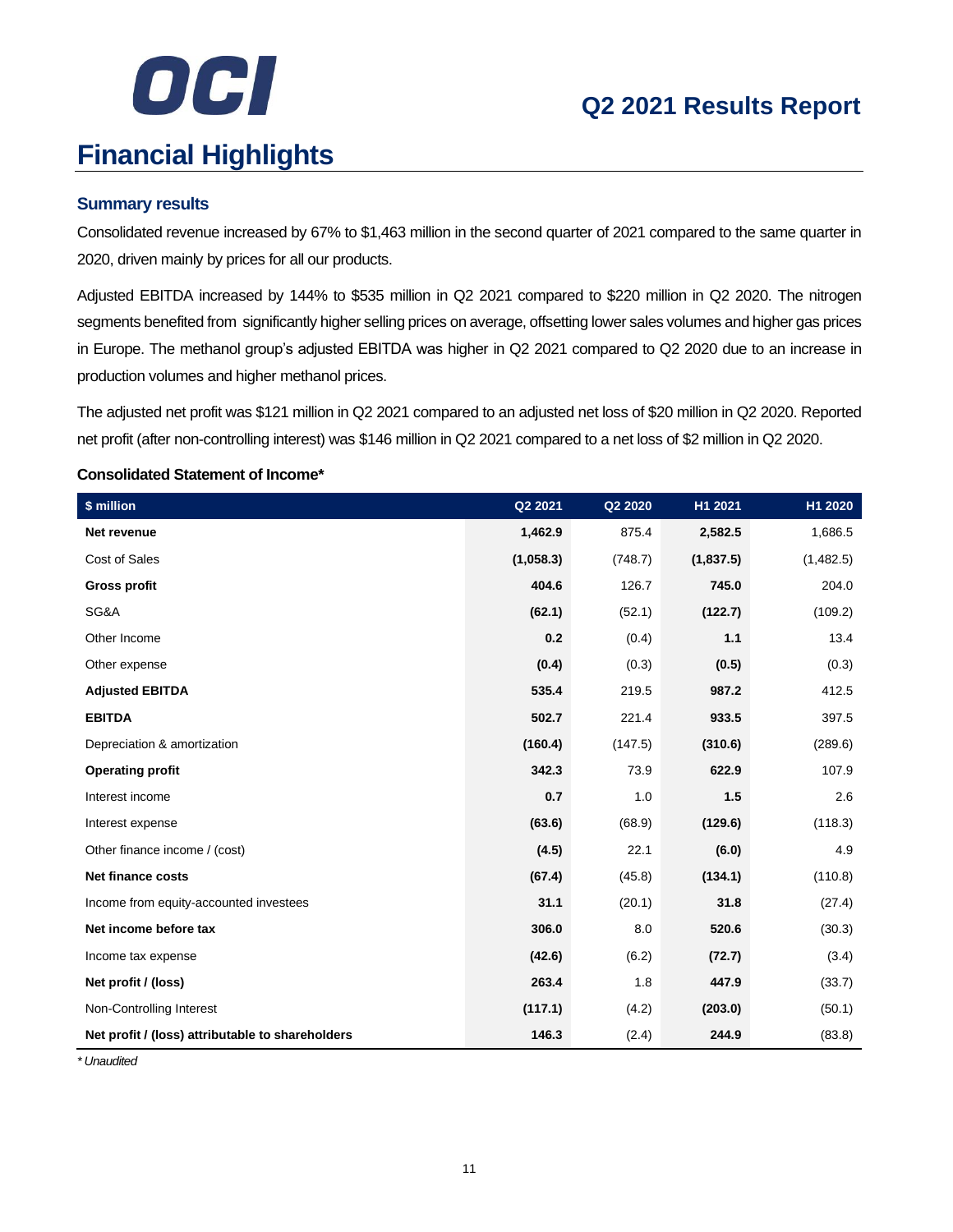

#### **Reconciliation to Alternative Performance Measures**

Adjusted EBITDA is an Alternative Performance Measure (APM) that intends to give a clear reflection of underlying performance of OCI's operations. The main APM adjustments in the second quarters of 2021 and 2020 relate to:

- Natgasoline is not consolidated and an adjustment of c.\$40 million was made for OCI's 50% share in the plant's EBITDA in Q2 2021. Natgasoline's contribution to adjusted EBITDA in Q2 2020 was \$2 million, which included insurance proceeds of \$10 million (OCI's share)
- The unrealized results on natural gas hedge derivatives of (\$6.6) million in Q2 2021 and (\$4.3) million in Q2 2020 relate to hedging activities at OCI Beaumont

#### **Reconciliation of reported operating income to adjusted EBITDA**

| \$ million                             | Q <sub>2</sub> '21 | Q2 '20 | H1 '21 | H1 '20 | <b>Adjustment in P&amp;L</b>                |
|----------------------------------------|--------------------|--------|--------|--------|---------------------------------------------|
| Operating profit as reported           | 342.3              | 73.9   | 622.9  | 107.9  |                                             |
| Depreciation and amortization          | 160.4              | 147.5  | 310.6  | 289.6  |                                             |
| <b>EBITDA</b>                          | 502.7              | 221.4  | 933.5  | 397.5  |                                             |
| APM adjustments for:                   |                    |        |        |        |                                             |
| Natgasoline                            | 40.4               | 2.4    | 64.7   | 23.8   | OCI's share of Natgasoline<br><b>EBITDA</b> |
| Unrealized result natural gas hedging  | (6.6)              | (4.3)  | (9.9)  | (0.9)  | <b>COGS</b>                                 |
| Gain on purchase related to Fertiglobe |                    |        |        | (13.3) | Other income                                |
| Reversal provisions                    | (1.1)              |        | (1.1)  |        |                                             |
| <b>Transaction costs</b>               |                    | (0.2)  |        | 1.9    |                                             |
| Other including provisions             |                    | 0.2    |        | 3.5    |                                             |
| <b>Total APM adjustments</b>           | 32.7               | (1.9)  | 53.7   | 15.0   |                                             |
| <b>Adjusted EBITDA</b>                 | 535.4              | 219.5  | 987.2  | 412.5  |                                             |

#### **Net income attributable to shareholders**

At the net income level, the main APM adjustments relate to accelerated depreciation, and non-cash foreign exchange gains or losses on US\$ exposure.

#### **Reconciliation of reported net income to adjusted net income**

| \$ million                                                                            | Q2'21  | Q2 '20 | H1 '21 | H1 '20  | <b>Adjustment in P&amp;L</b>  |
|---------------------------------------------------------------------------------------|--------|--------|--------|---------|-------------------------------|
| Reported net profit (loss) attributable to shareholders                               | 146.3  | (2.4)  | 244.9  | (83.8)  |                               |
| <b>Adjustments for:</b>                                                               |        |        |        |         |                               |
| Adjustments at EBITDA level                                                           | 32.7   | (1.9)  | 53.7   | 15.0    |                               |
| Add back: Natgasoline EBITDA adjustment                                               | (40.4) | (2.4)  | (64.7) | (23.8)  |                               |
| Result from associate (change in unrealized gas hedging<br>Natgasoline and insurance) | (18.9) | 0.7    | (23.1) | (0.8)   | Finance expenses              |
| Accelerated depreciation                                                              | 9.2    | 1.2    | 9.2    | 1.2     | Depreciation                  |
| Forex (gain)/loss on USD exposure                                                     | (4.2)  | (21.0) | (4.4)  | (16.3)  | Finance income and expense    |
| Non-controlling interest adjustment / release interest accrual                        | (1.3)  | 5.9    | 2.0    | 7.1     | Interest expense / minorities |
| Tax effect of adjustments                                                             | (2.3)  |        | (2.1)  | (0.5)   | Income tax                    |
| Total APM adjustments at net income level                                             | (25.2) | (17.5) | (29.4) | (18.1)  |                               |
| Adjusted net income / (loss) attributable to shareholders                             | 121.1  | (19.9) | 215.5  | (101.9) |                               |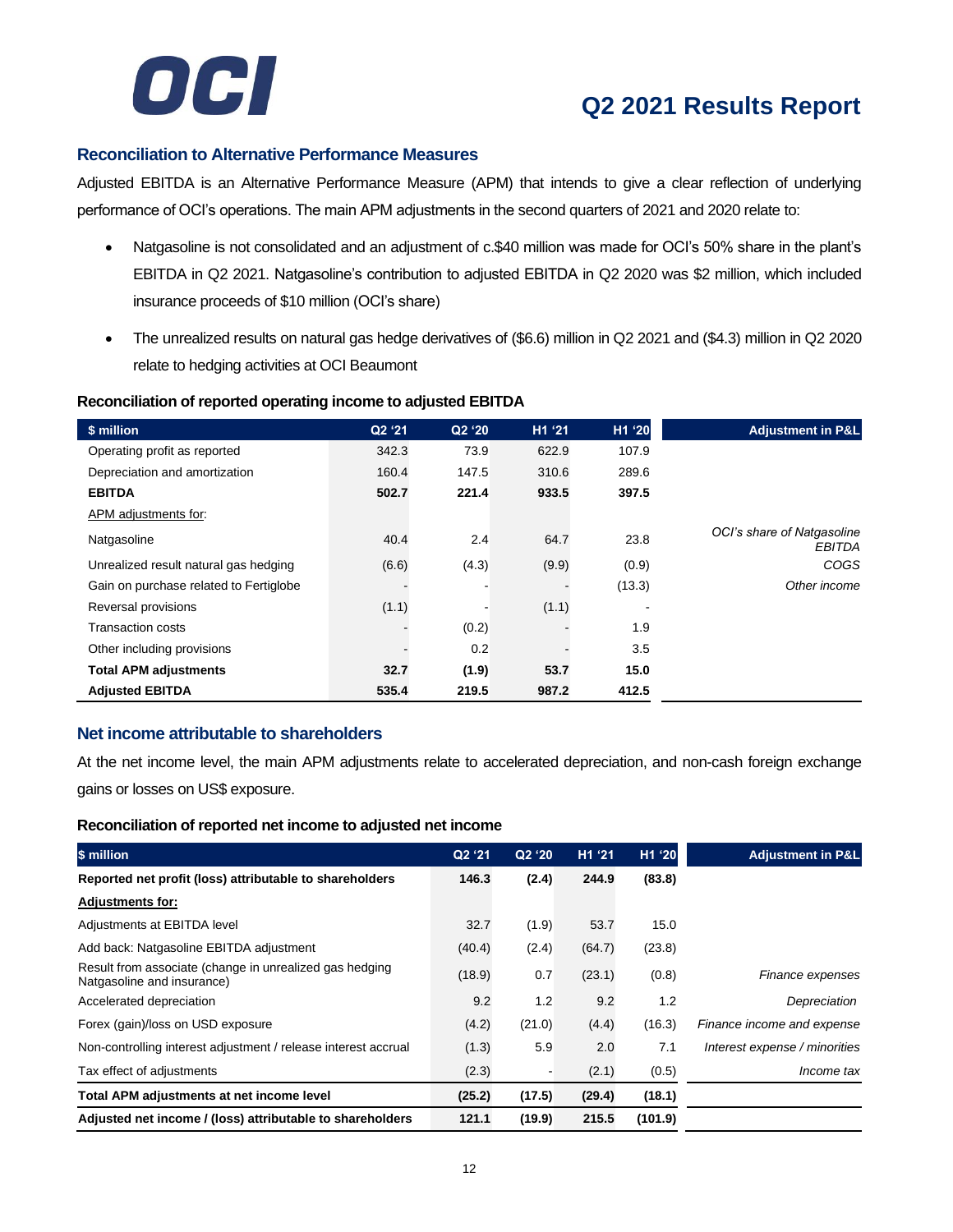

#### **Free Cash Flow and Net Debt**

Free cash flow before growth capex amounted to \$398 million during Q2 2021, up from \$176 million during the same period last year, reflecting our robust operational performance for the quarter, net operating working capital inflows and low capex, also reflecting semi-annual interest payments. We continue to significantly benefit from our recent refinancing activities with a reduction in recurring interest expense excluding debt restructuring costs of \$29 million in H1 2021 versus H1 2020. Dividends paid to non-controlling interests amounted to \$34 million in Q2 2021. Further accumulated dividends to noncontrolling interests, which depend on the level of profitability of Fertiglobe, are expected in H2 2021.

Total cash capital expenditures including growth capex were \$31 million in Q2 2021 compared to \$68 million in Q2 2020.

As a result, total deleveraging of \$390 million has been achieved during the second quarter of 2021, and a total reduction of \$697 million since 31 December 2020, resulting in a net debt position of \$3,034 million as of 30 June 2021. The trailing net debt / adjusted EBITDA was 2.1x as of 30 June 2021.

| $$$ million                                          | Q2 '21 | Q2 '20  | H1 '21  | H1 '20  |
|------------------------------------------------------|--------|---------|---------|---------|
| <b>EBITDA</b>                                        | 502.7  | 221.4   | 933.5   | 397.5   |
| Working capital                                      | 57.3   | 131.3   | 37.0    | 6.3     |
| Maintenance capital expenditure                      | (29.5) | (51.8)  | (85.4)  | (142.5) |
| Tax paid                                             | (20.9) | (2.1)   | (36.8)  | (7.4)   |
| Interest paid                                        | (90.9) | (115.3) | (109.7) | (154.9) |
| Lease payments                                       | (12.6) | (15.2)  | (21.9)  | (24.1)  |
| Dividends from equity accounted investees            | 2.6    | 2.6     | 2.6     | 2.6     |
| Dividends paid to non-controlling interests          | (33.7) |         | (33.7)  |         |
| Other                                                | 22.7   | 4.9     | 37.7    | 4.0     |
| <b>Free Cash Flow</b>                                | 397.7  | 175.8   | 723.3   | 81.5    |
| Reconciliation to change in net debt:                |        |         |         |         |
| Growth capital expenditure                           | (1.2)  | (16.3)  | (2.2)   | (21.3)  |
| Cash received for Fertiglobe closing settlement      |        |         |         | 166.8   |
| Other non-operating items                            | (2.2)  | (3.9)   | (18.4)  | (2.2)   |
| Net effect of movement in exchange rates on net debt | 3.7    | (21.2)  | 15.0    | 11.4    |
| Debt redemption cost IFCo                            | (4.1)  |         | (12.1)  |         |
| Other non-cash items                                 | (3.6)  | (6.4)   | (8.9)   | (14.1)  |
| Net Cash Flow / Decrease (Increase) in Net Debt      | 390.3  | 128.0   | 696.7   | 222.1   |

#### **Reconciliation of EBITDA to Free Cash Flow and Change in Net Debt**